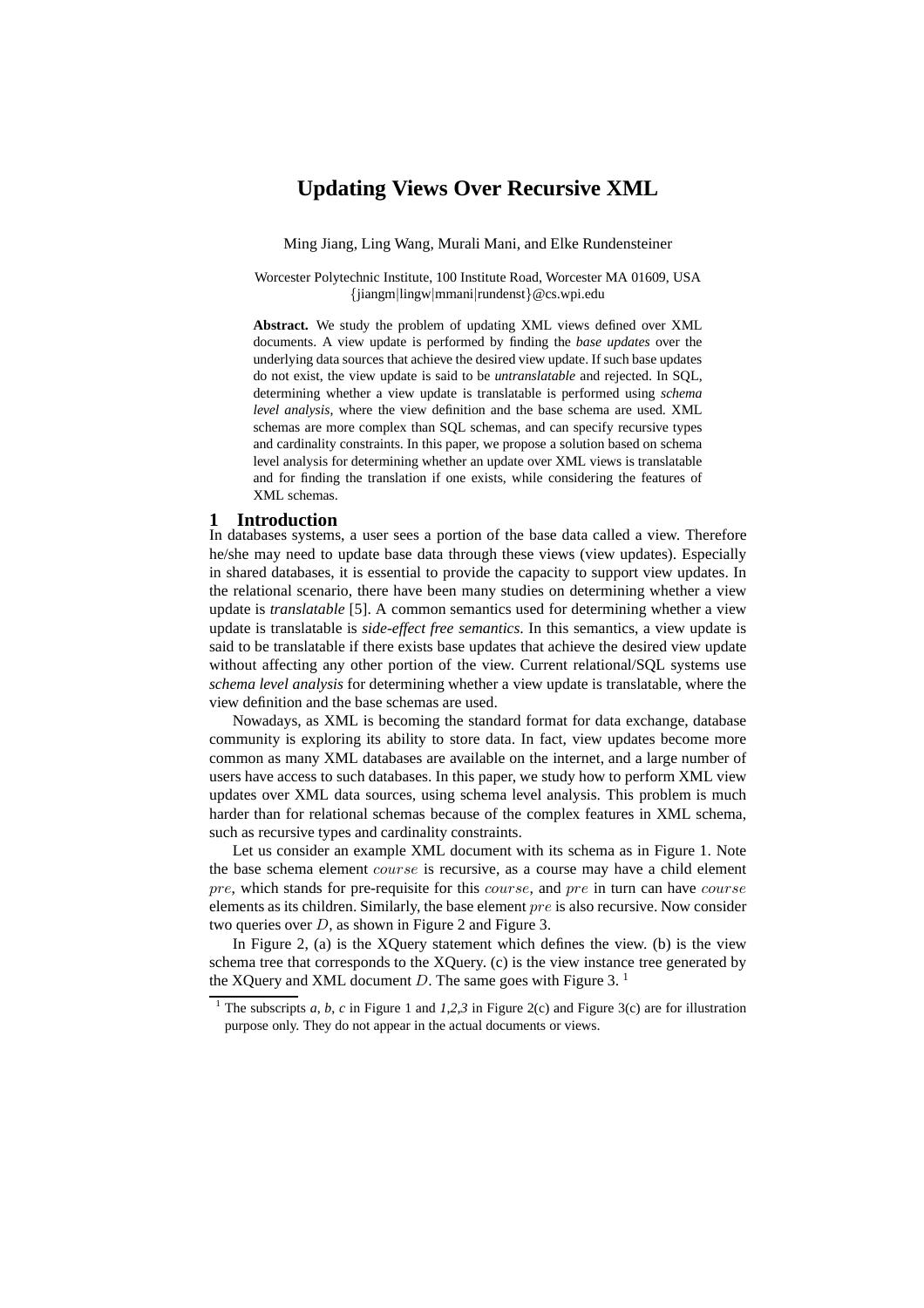



**Fig. 2.** Query  $Q_1$  and correspond-

#### Fig. 1. XML document D with Schema(D) ing view



**Fig. 3.** Query  $Q_2$  and corresponding view



A user may want to delete  $course_1$  in Figure 2(c). If we delete  $course_a$  in D, this update would cause  $course_2$ ,  $course_3$  and their descendants to be removed in Figure 2(c). This is a side-effect and therefore it is not a correct translation. Now let us consider Figure 3(c) and try to delete  $course_2$ . We can achieve this by deleting the base element  $course_c$  which has the name child. However, doing so will also delete  $course_3$ in the view and therefore it is also not a correct translation.

Intuitively, recursive base schemas and queries cause the above problems. However, are the above two scenarios the only cases that recursion may have side-effects? If not, how can we effectively check out all such side-effects? This problem has not been studied, to the best of our knowledge.

There are also other XML features that need to be considered for XML view update problems, such as cardinality constraints in the base schema. Will these features make the problem different from the relational scenario? Let us take a look at the query in Figure 4(c). It indicates that each  $professor$  element in the base will join with every student element. Therefore each professor and student may be used more than once and we cannot delete prof-student view element. However, let us reconsider this query, given the base schema as shown in Figure 4(a). It indicates that there is only one professor in the base. We now know that each student will be used only once and we can delete a certain prof-student by deleting the corresponding student in the base XML document. From this example, we can observe that utilizing cardinality informa-

2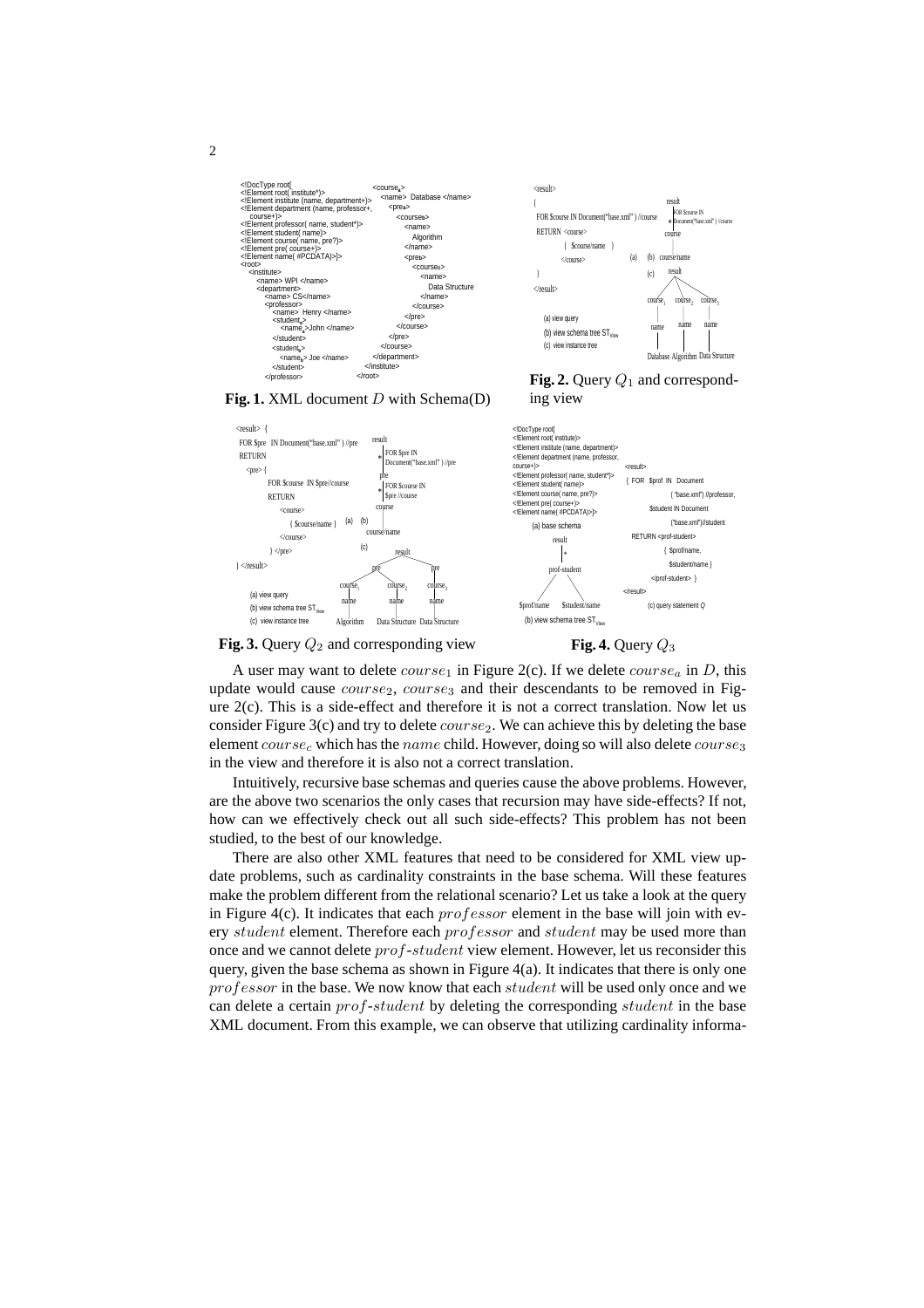tion provided in the base schema may give a better translation for the view update. How to fully handle cardinality is also discussed in this paper.

Our main technical contributions include: we study how features in XML schemas, such as recursive types and cardinality constraints, impact the XML view update problem. We propose an algorithm for determining whether a view update over XML data sources is translatable and for finding the translation if one exists, based on schema level analysis. Our algorithm is sound (a translation returned by our algorithm is guaranteed to not cause side-effects) and complete (a translation is guaranteed to be returned by our algorithm if there exists one). We believe these results go a long way towards understanding the XML view update problem and provide the capacity to efficiently update XML views.

**Outline.** The rest of the paper is organized as follows. Section 2 defines view update translatability and then defines the scope of the problem we consider. Section 3 introduces notations and background. Section 4 discusses how to handle unique features in XML schemas when solving the view update problem over XML data sources. Section 5 proposes our three-step checking algorithm and Section 6 gives a conclusion and discusses the future work.

#### **2 Related Work**

There are many studies on view updates in relational scenario, such as  $[6, 5, 9, 4]$ .  $[6]$ introduces the concept of a complementary view. The authors argue that when changing the data in the base corresponding to the updates on the view, the rest of the database that is not in the view should remain unchanged. This solution tends to be too strict, as many view updates are not translatable by this theory. In [5], the authors argue that we can perform a view update by deleting base tuples that contribute to the existence of this view element. Also such base tuples are required not to contribute to other view elements to avoid side-effects. Similarly, in [9], Keller proposes an algorithm to check whether 1-1 mapping exists between a set of base tuples and a set of view tuples. This mapping indicates that a certain view element can be deleted without side-effects.

While  $[6, 5, 9]$  study the view update problem on the schema level, there are other works such as [4] that study the problem on the instance level. Therefore in [4], more updates can be performed without side-effects. However, because of the large size of the database, such data-centric algorithms tend to be more time-consuming.

In order to utilize the maturity of relational database techniques and also adapt to the current required web applications, people tend to build XML views over relational databases, such as [12, 13]. There are some research that consider XML views as compositions of flat relational views, such as [7], for the purpose of querying relational databases. Some other work further study the updatability of XML views over relational databases. In [15], the authors discuss how to check side-effects for updating XML view elements over a relational database. In [3] the authors use the nested relational algebra as the formalism for an XML view of a relational database to study the problem of when such views are updatable. However, given an XML view over XML data, how to check the updatability of the view elements and further give the correct, efficient translation of this view update remains unsolved.

Language for updating XML documents is being studied by [1]. [2] discusses updates in XML scenarios. [14] presents some interesting problems in XML view updates. [10] considers virtual updatable views for a query language addressing native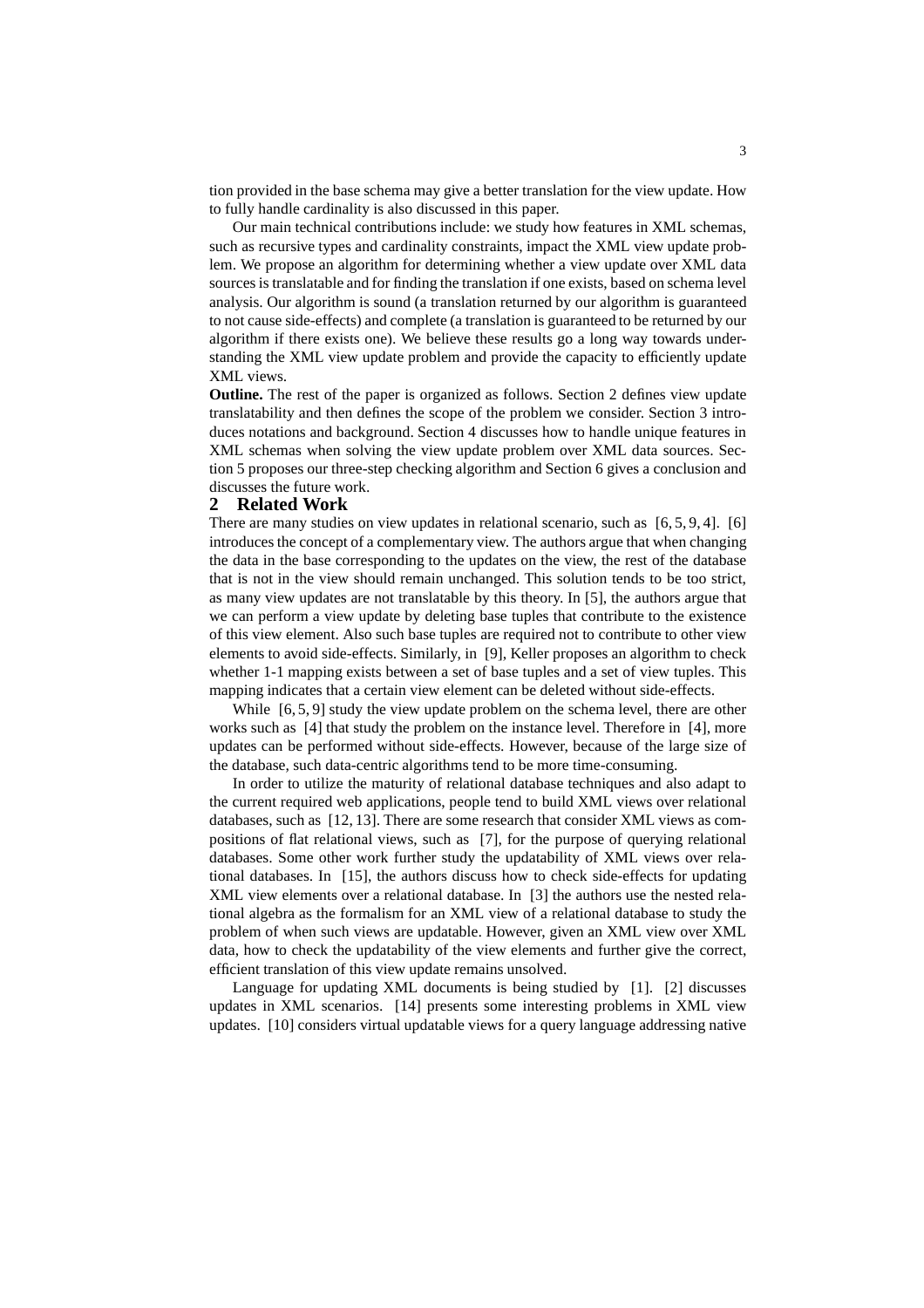XML databases, including information about intents of updates into view definitions. [11] studies type checking in XML view updates.

#### **3 View Update Translatability and Problem Scope**

### **3.1 View Update Translatability Definition**

A view update operation *u* can be a delete, an insert or a replacement. The corresponding update on the XML base is said to be the translation of the view update.

**Definition 1.** *Let D be an XML document and V a view defined by* DEF <sup>V</sup> *over D. An XML document update sequence*  $U^R$  *is a correct translation of a view update*  $u^V$  *if*  $u^V (DEF^V(D)) = DEF^V (U^R(D)).$ 

This definition is depicted in Figure 5. The update is correct if the diagram in Figure 5 commutes.



**Fig. 5.** Rectangle rule

#### **3.2 Problem Scope**

**Update Operations Considered** As we introduced above, a view update operation can be a delete, an insert or a replacement. Deletions are typically considered to be different from insertions. For instance, consider an SOL view defined as a join between *student* table and professor table, where a student row joins with at most one professor row. The SQL standard [8] supports deleting a row in this view by deleting a corresponding student row, whereas inserts are rejected as they might need to insert into *student* table, or *professor* table or even both, which is more complex and hard to decide. As the first work considering view updates over XML data sources, we consider only deletions and inserts are out of our scope. Further, we study single view element deletion, as opposed to deleting a set of view elements. In addition, we do not use a view update language. As we focus on updates of a single view element, how the view element is specified (by the view update language) is not significant.

**Base Schema Language** We use DTD (Document Type Definition) as schema language to describe the underlying databases. DTD is a very expressive and complex language. The two most significant features in DTD that we consider are recursion and cardinality. The cardinality information is obtained from the content model in DTD, which uses "\*", "+", "?", "," or "|". We will not consider other features in XML schema languages, for doing so will make the algorithm extremely complicated and hard to understand. More specifically, we will not consider ID/IDREF constraints in DTD, and sub-typing and key/foreign key constraints in XML schema.

**View Definition Language** We will use a subset of XQuery as the view definition language described as follows:

1. The XQuery we consider could have FOR, WHERE and RETURN clauses and dirElemConstructor [1] in the statement.

4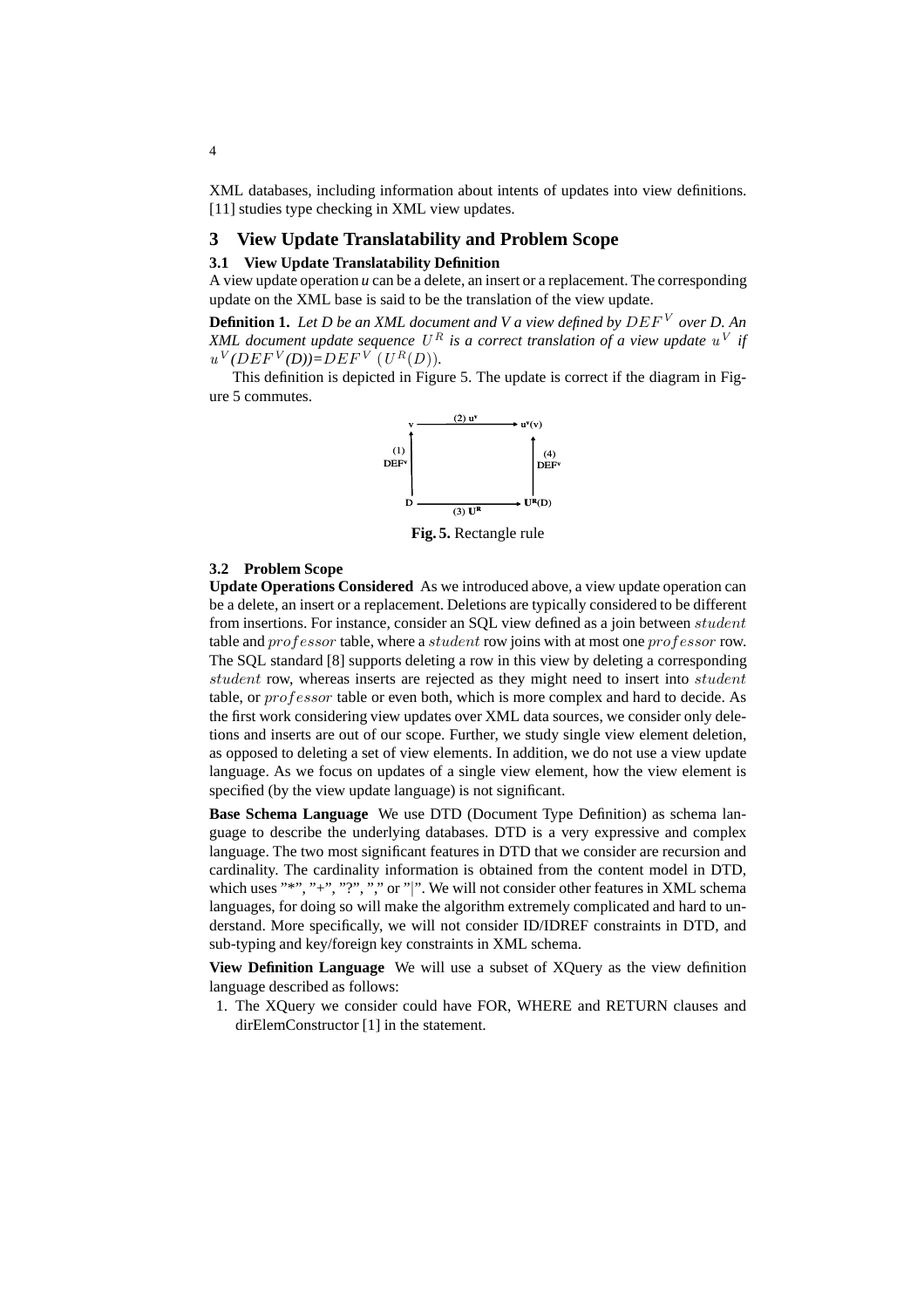- 2. In each FOR clause, there can be multiple variable binding statements.
- 3. In an XPath expression, multiple "//" and "|" can exist. Further, a node test [1] can be specified as a wildcard.
- 4. RETURN can contain nested XQuery statements.

Even though we consider WHERE clause, the predicates specified in the WHERE clause are not used to determine whether a view update is translatable. Though considering such predicates might result in more view updates being translatable, it can be handled similarly as in relational scenario and we want to focus on the unique XML features. Also, the LET clause is not considered as an XQuery that uses LET can be rewritten into one without the LET clause. Similar to SQL solutions, we do not consider aggregation, user-defined functions and Orderby clauses.

**Restrictions on Translations Considered** There are various strategies for translating view updates. For those base XML elements corresponding to the view element to be deleted, we can set its value to null, or delete it but keep its descendants, etc. However, we consider only the translations where we delete an XML view element by deleting the corresponding base elements and also the descendants. This keeps the problem tractable, and is similar to existing solutions in SQL/relational scenarios. Now the problem we study can be described as:

**Problem Statement:** Let  $Schema(D)$  be an XML schema and Q a view query over Schema(D). Given a view schema node n,  $n \in Q$ , does there exist a translation for deleting a view element whose view schema node is  $n$  that is correct for every instance of Schema(D)?

Note that we study the problem with schema level analysis, which utilizes the view definition and the schema of the base XML data sources. In other words, we do not examine the base data to determine whether there exists a translation. Such schema level analysis is similar to the approach in relational scenarios [5, 9]; data level analysis for the view update problem has been studied in [4].

#### **4 Notations**

In this section we first introduce some concepts and notations which are the foundation of later discussions. A summary of them can be found in Table  $1<sup>2</sup>$ . Let D be an XML document(base XML data sources) with schema  $Schema(D)$ .  $Schema(D)$  can be represented as a tree called the base schema tree, denoted as  $ST_{Base}$ . The  $ST_{Base}$ of the XML Document in Figure 1 is shown in Figure  $6<sup>3</sup>$ .

The XML view is defined as a query  $Q$  over  $Schema(D)$ . The corresponding instance is denoted as V.  $Q$  specifies a view schema tree, denoted as  $ST_{View}$ , such as Figure 2(b), Figure 3(b) and Figure 4(b).

 $ve_i$  is a view element in V that is to be deleted. The node in  $ST_{View}$  corresponding to  $ve_i$  is called the view schema node of  $ve_i$ , denoted as  $SN_{View}(ve_i)$ . Let us consider the view element course<sub>1</sub> in Figure 2(c),  $SN_{View}(course_1)$  is the node course in Figure 2(b).

<sup>&</sup>lt;sup>2</sup>  $SN_{View}$  stands for View Schema Node and  $ST_{View}$  stands for View Schema Tree.  $SN_{Base}$ and  $ST_{Base}$  are analogously defined for the base XML document.

<sup>&</sup>lt;sup>3</sup> Note there is some information not captured by  $ST_{Base}$  such as order of elements. We only capture those information that will be utilized by our algorithm, such as cardinality constraints and recursive types.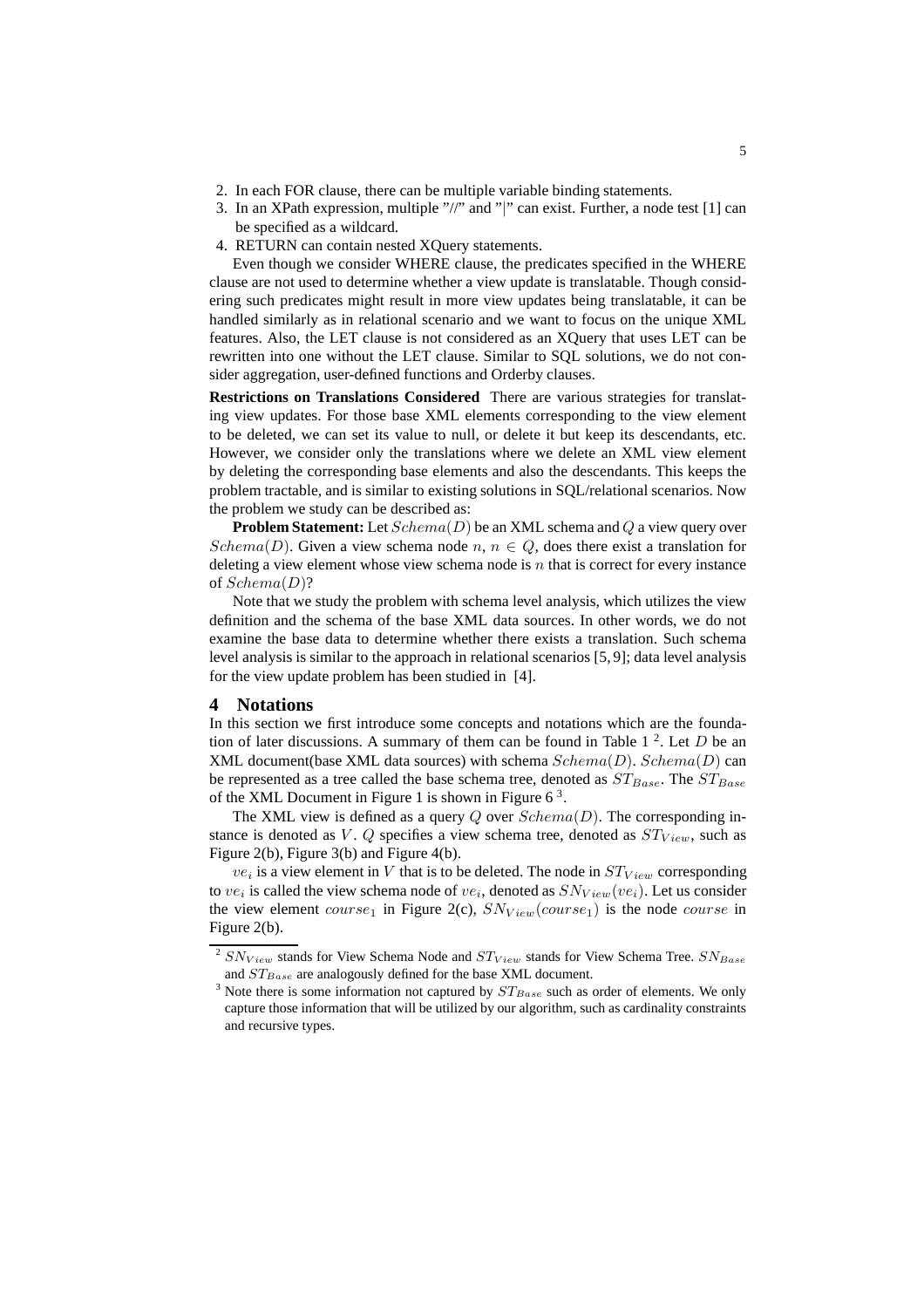|                  | Semantic Meaninig                                                                                 |                  | Semantic Meaning                                                                                      |
|------------------|---------------------------------------------------------------------------------------------------|------------------|-------------------------------------------------------------------------------------------------------|
| <b>Notations</b> |                                                                                                   | <b>Notations</b> |                                                                                                       |
| D                | XML data sources                                                                                  | Q                | XQuery Statement defining<br>the view                                                                 |
| Schema(D)        | XML schema of $D$                                                                                 | V                | view instance defined by $O$                                                                          |
| $ST_{Base}$      | schema tree of XML data<br>sources                                                                | $ST_{View}$      | schema tree of $O$                                                                                    |
| $SN_{Base}$      | a node in $ST_{Rose}$                                                                             | $SN_{View}$      | a node in $ST_{Vow}$                                                                                  |
| $be_i$           | a base element in $D$                                                                             | $ve_i$           | a view element in V                                                                                   |
| $source(ve_i)$   | a base element that<br>contribute to the existence<br>of $ve_i$                                   |                  | sources( $ve_i$ )   All base elements that<br>contribute to the existence of<br>ve,                   |
|                  | Source(ve <sub>i</sub> ) a $SN_{Bose}$ that contributes<br>to the existence of $ve_i$ in V        |                  | Sources(ve <sub>i</sub> ) all the $SN_{Bose}$ that contribute<br>to the existence of $ve_i$           |
|                  | des(source)   The set of base elements<br>that are the descendants of<br>source and source itself |                  | Des(Source) The set of schema nodes that<br>are the descendants of Source<br>and <i>Source</i> itself |

**Table 1.** concepts and notations summary

Let us examine the view element  $course_1$  in Figure 3(c) again. It exists in the view only when the following two conditions are both satisfied:

- 1. In the base XML document, there exists one *pre* element, demonstrated as  $pre_a$ . and one course element, denoted as course<sub>b</sub>.
- 2. The course<sub>b</sub> element is a descendant of the  $pre_a$  element.

*course*<sub>1</sub> in Figure 3(c) exists because of  $pre_a$  and  $course_b$  in base XML Document. Deleting any one of these base elements will lead to deleting  $course_1$ . Therefore, these base elements are considered as candidates for deleting  $course_1$ . Let us now define those candidates  $4$ .

Given a  $SN_{View}(ve_i)$  in  $ST_{View}$ , every XPath expression that appears on the path from the root till  $SN_{View}(ve_i)$  in  $ST_{View}$  corresponds to a base schema node, which is called a *Source* and denoted as  $Source(ve_i)$ . The name indicates that it is a way to delete the view element. The set of all such XPath expressions is denoted as  $Sources(ve_i)$ .

For example, in Figure 7(c), let us consider the view element  $name_1$ . According to Figure 7(b), There are four path expressions from the root till  $name_1$ , which are Document("base.xml")//department, \$dept//professor, \$prof/student,  $$student/name$ . Therefore,  $Sources(name_1) = \{department, professor, student,$  $name_{student}$ .

For each  $Source(ve_i)$ , there exists a set of base elements  $I(Source(ve_i))$  in D corresponding to it. In  $I(Sourceive_i))$ , there exists one base element contributing to the existence of  $ve_i$  and we call this a source, denoted as source( $ve_i$ ). For example, in Figure 7(c), sources(name<sub>1</sub>) is {department, professor, student<sub>a</sub>, name<sub>a</sub>}.

Note while we can delete a source to delete its corresponding view element, it is possible that some other view elements got unexpectedly affected because of this update, which are normally called side-effects. There are two kinds of side-effects. The first kind of side-effects is a descendant of  $source(ve_i)$  is a source of another view element. For example, we may want to delete  $course<sub>a</sub>$  in Figure 1 to delete  $course<sub>1</sub>$ 

<sup>&</sup>lt;sup>4</sup> In fact, deleting an ancestor of any of these base elements can be considered as a candidate for deleting  $course_1$  also. Doing this, however, will delete some base elements that are not required to get updated. Further this does not affect translatability. Therefore, we do not include them in our candidates.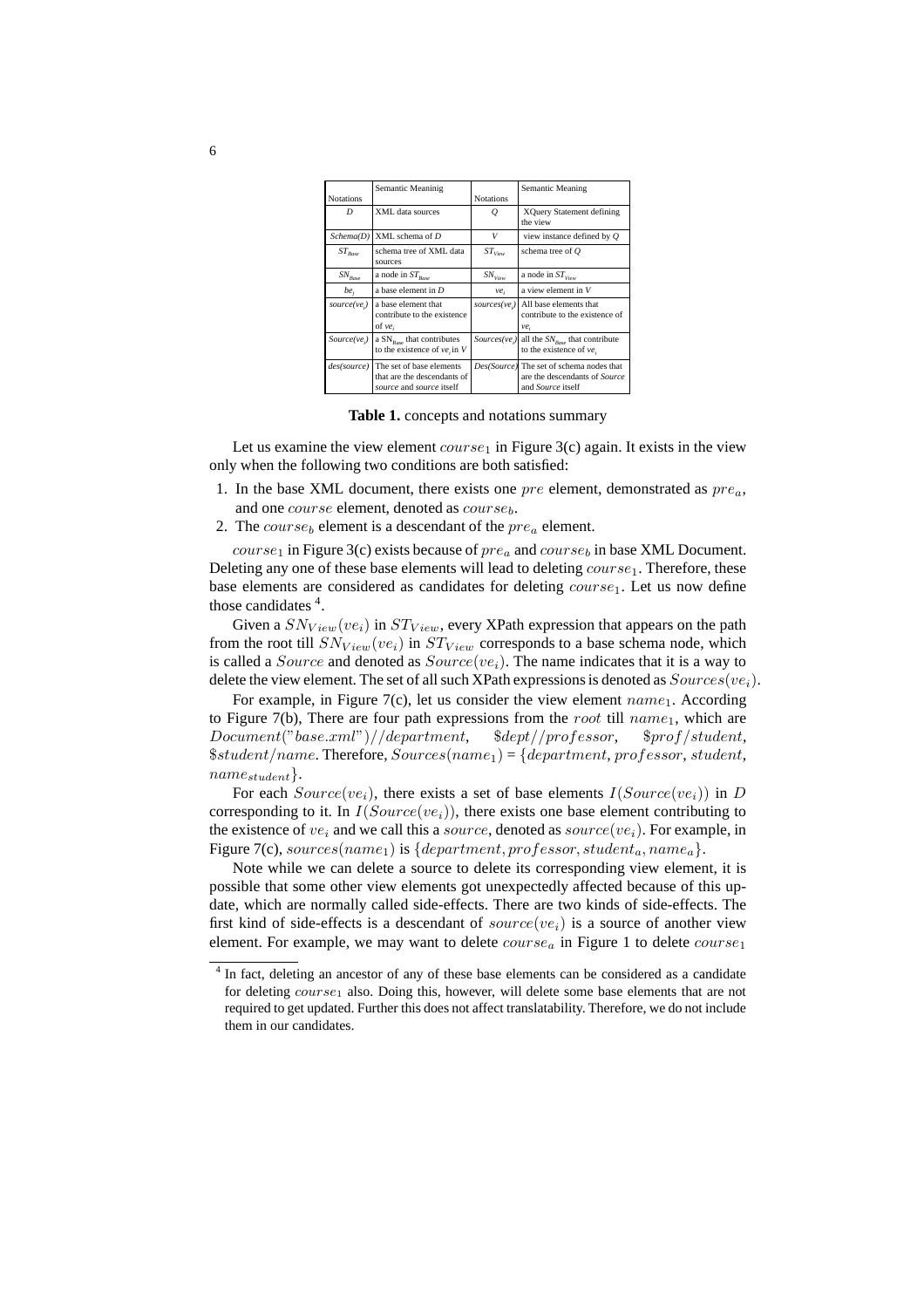

**Fig. 6.** base schema of D



in Figure 3(c), as  $course_a$  is a source of  $course_1$ . However,  $course_b$ , which is a descendant of course<sub>a</sub>, is the source of course<sub>2</sub> in Figure 2(c). Therefore, such update will cause side-effects over view element  $course<sub>2</sub>$ , as one of its sources get deleted. The second kind is  $source(ve_i)$  is also a source of another view element. For example,  $course<sub>b</sub>$  in Figure 1 is the source of  $course<sub>2</sub>$  in Figure 3(c). However, it is also a source of course<sub>3</sub>. If we want to delete course<sub>b</sub> to delete course<sub>2</sub>, there will be side-effects over *course*<sub>3</sub>, as one of its sources get deleted.

Our goal is to find, given a view element  $ve_i$ , whether there exists a non-empty subset of sources(ve<sub>i</sub>) such that deleting any source source(ve<sub>i</sub>) in this subset will delete  $ve_i$  without affecting any other non-descendant view element of  $ve_i$ . Deleting source(ve<sub>i</sub>) does not affect ve<sub>i</sub> if  $des(sourceive_i) \cap sources(ve_i) = \emptyset$ . Based on the above concepts, the definition of correctly translating the deletion of a view element problem can be refined as:

**Problem Statement:** Let  $Schema(D)$  be an XML schema and Q a view query over it. Given a view schema node  $n$ , does the following condition hold for every instance of  $Schema(D)$  whose corresponding view instance is V: For any element  $ve_i$ , whose schema node is n, does there exist source(ve<sub>i</sub>) such that  $\forall$  ve<sub>j</sub>  $\in V$ , ve<sub>i</sub>  $\neq$  ve<sub>j</sub> and ve<sub>j</sub> is not descendant of  $ve_i$ , where des(source(ve<sub>i</sub>))  $\cap$  sources(ve<sub>j</sub>) =  $\emptyset$ .

#### **5 Algorithm Analysis**

#### **5.1 A Naive Algorithm**

Using the above concepts, we can observe the following. Consider deleting a view element  $ve_i$  by deleting a certain base element source(ve<sub>i</sub>). Let this element correspond to the base schema node  $Source(ve_i)$ . Consider all base schema nodes that could be descendants of  $Source(ve_i)$ , basically  $Des(Source(ve_i))$ . If none of these nodes form a  $Source(ve_j)$ , then deleting  $source(ve_i)$  will not affect  $ve_j$ . This is stated below.

**Lemma 1.** Deleting a source(ve<sub>i</sub>) will not affect view element ve<sub>i</sub>, if  $Des(Source(ve_i))$  $\cap$  *Sources*(*ve*<sub>i</sub>) =  $\emptyset$ *.* 

For example, consider  $course_2$  and  $course_3$  in Figure 3(c). Suppose we want to delete course<sub>2</sub>. As course in Figure 1 is a  $Source(course_2)$ ,  $Des(course) \cap Sources$  $(course_3) = {course, pre}$  which is not empty. This implies if we delete  $course_2$ , some base elements contributing to the existence of  $course<sub>3</sub>$  may also get deleted and therefore there may exist side-effects on  $course_3$ , which gives the same result as in our previous analysis.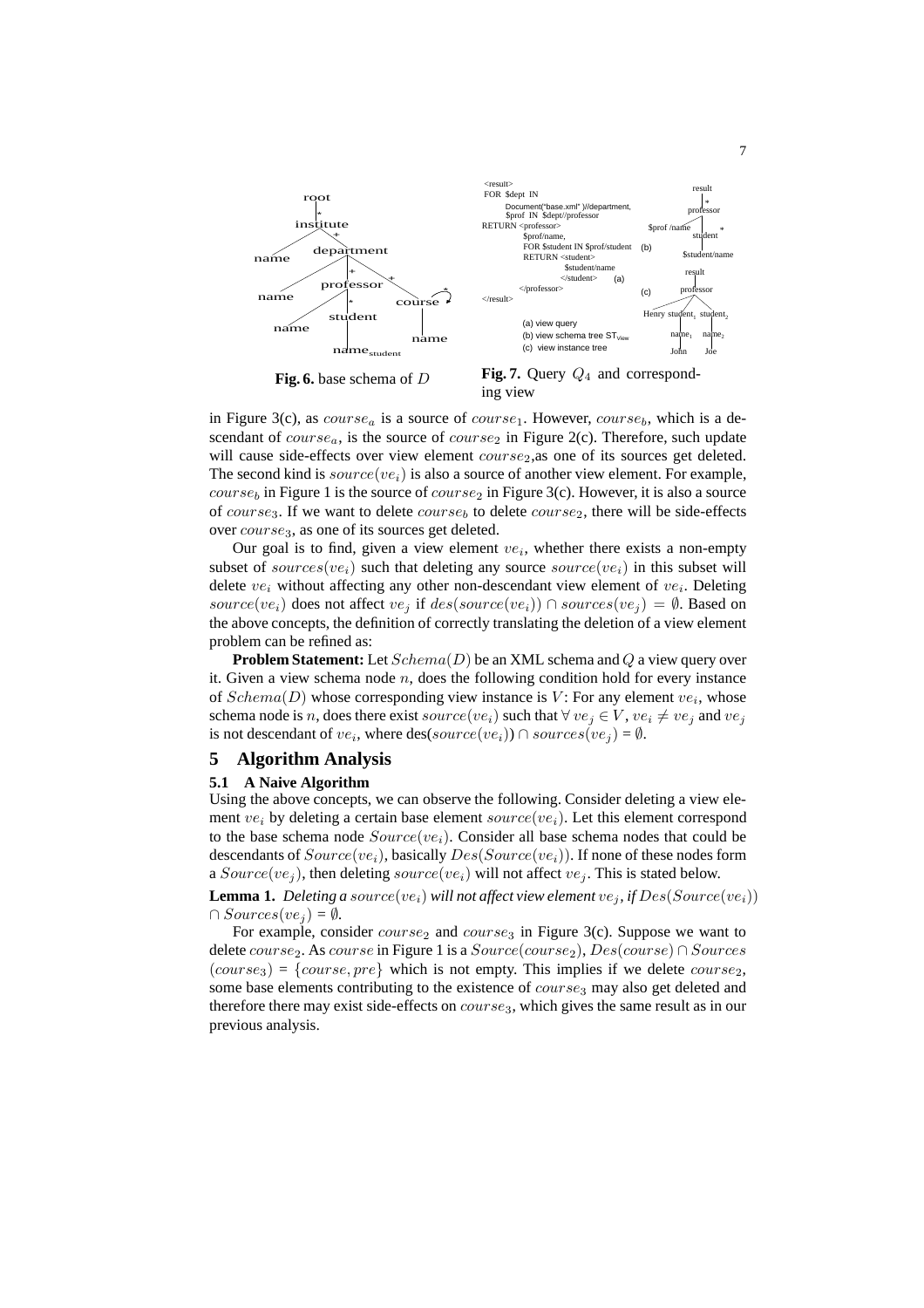Using Lemma 1, we can come up with a naive algorithm. Let  $sum$  be the union of Sources of every non-descendant view element  $ve_j$  of  $ve_i$ ,  $ve_j \neq ve_i$ . If there exists  $Source(ve_i)$ , such that  $Des(Source_i)) \cap sum = \emptyset$ ,  $Source(ve_i)$  is a correct translation of deleting  $ve_i$ .

However, this algorithm cannot be applied for all view elements. Consider view elements whose view schema nodes are the same.  $SN_{View}(ve_i)$ , such as student<sub>1</sub> and student<sub>2</sub> in Figure 7(c). If we want to delete  $student_1$ , it is easy to observe that we can delete the  $student_a$  element in the base document, corresponding to the base schema node student in Figure 1. However, according to the above lemma,  $Des(student) \cap$ Sources (student<sub>2</sub>)  $\neq$  Ø and thus student<sub>1</sub> cannot be updated.

Also, Lemma 1 cannot be applied to detect side-effects on view elements whose schema nodes are descendants of  $SN_{View}(ve_i)$ . Because for such a view element  $ve_j$ , we have  $Sourceive_i) \subseteq Sources(ve_i)$ , as all the base schema nodes that contribute to the existence of  $ve_i$ , also contribute to the existence of every view element that is the descendant of  $ve_i$ . For the above two cases, we need other strategies.

Though Lemma 1 cannot be applied to the above two types of view elements, it can still be applied to detect side-effects on nodes whose schema nodes are non-descendants of  $Source(ve_i)$ .



#### **Fig. 8.** Schema Tree Structure

We therefore partition the view schema tree into three parts, as shown in Figure 8. Let  $n = SN_{View}(ve_i)$  be the view schema node for  $ve_i$ . The first group, marked as 1, is view schema nodes that are non-descendant of  $n$ . We can apply Lemma 1 to detect side-effects on view elements whose schema nodes are in this group. The second group, marked as  $2$ , is view schema node  $n$  itself. We discuss how to detect side-effects on view elements whose schema node is in this group in Section 5.2. The third group, marked as 3, is schema nodes that are descendants of  $n$ . We discuss how to detect side-effects on view elements whose schema nodes are in this group in Section 5.3. Also, these three groups cover all schema nodes without any overlap. Thus we check all view elements for side-effects effectively, and a correct translation is returned if there exists one.

#### **5.2 Detecting Side-Effects in Group 2**

Here we check view elements that share the same view schema node as  $ve_i$ , the view element to be updated. This is similar to the relational view update problem, and we can utilize the solutions from the relational scenario.

**Updating Relational Views** In [9], Keller proposes an algorithm to check whether there is a 1-1 mapping between the set of tuples in the relational view and the set of tuples in a base relation. This algorithm can be used to check whether we can delete a tuple in the view without side-effects in the relational scenario. We use Keller's algorithm as the basis for studying view updates in XML scenario as well. Therefore, in this section, we will introduce and discuss this algorithm.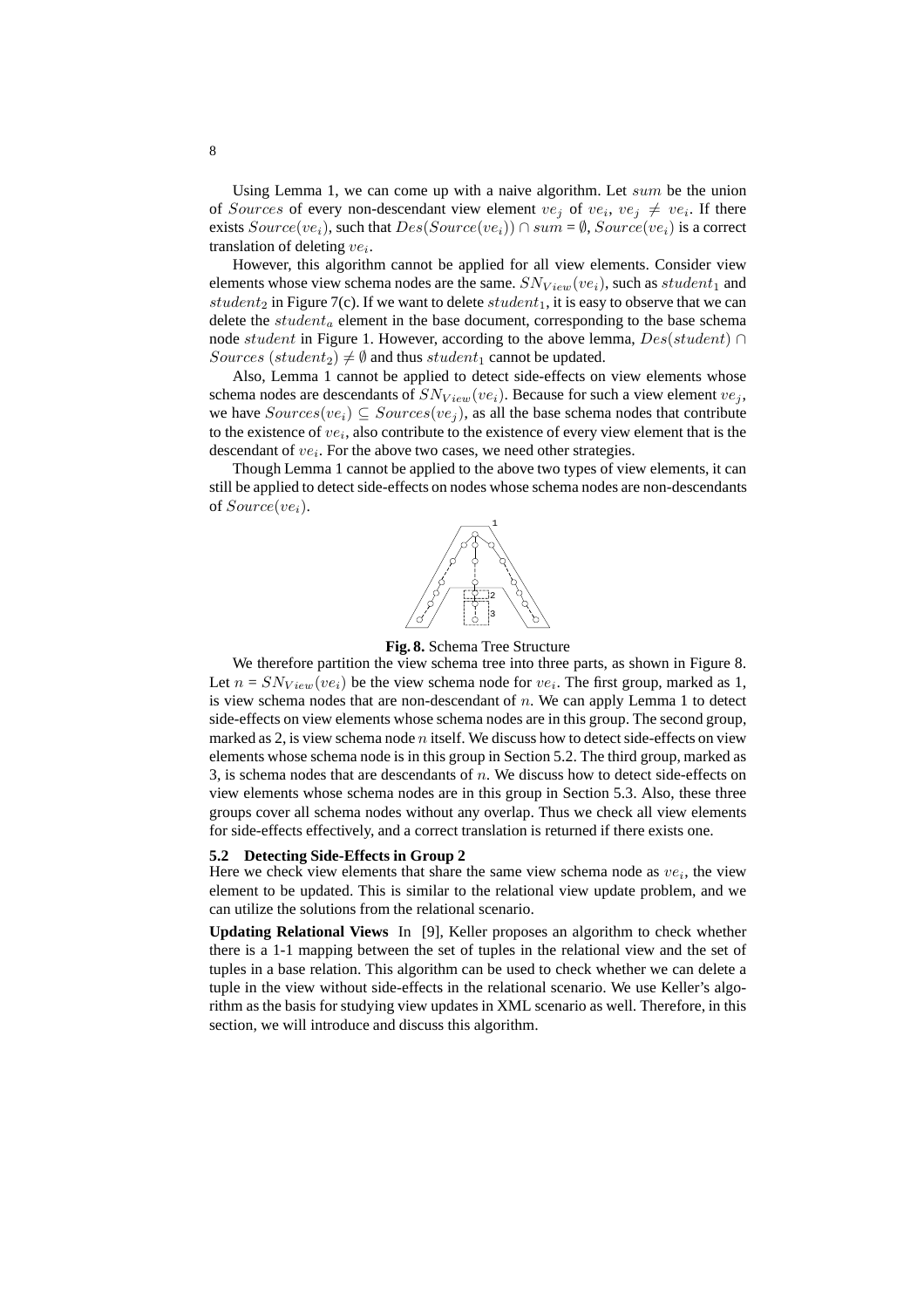**Keller's Algorithm**: Given a relational database  $D$  and a relational view  $V$ , in order to find all possible relations  $r_1, r_2, \ldots, r_i$  such that there is a 1-1 mapping between the set of tuples in V and the set of tuples in every  $r_p$ ,  $1 \le p \le i$ , construct a directed graph, also called as a **trace graph**, as:

- 1. every relation used by the view forms a node in the graph. Suppose there are nodes  $r_1, r_2, \ldots, r_n$  in the graph.
- 2. let  $r_i, r_j$  be two nodes  $(r_i \neq r_j)$ . There is an edge  $r_i \rightarrow r_j$  iff there is a join condition of the form  $r_i.a = r_j.k$  ( $r_j.k$  is the key for  $r_j$ . If there is a  $r_i.k = r_j.k$  join, then there are two edges  $r_i \rightarrow r_j$  and also  $r_j \rightarrow r_i$ .).

If there is any node  $r$  which can reach all other nodes, then there is a 1-1 mapping from tuples in V to tuples in the relation which is denoted by node r.  $\Box$ 

**Adapting Keller's Algorithm to XML scenario** In Keller's Algorithm, an edge  $r_i \rightarrow$  $r_j$  represents that a tuple in  $r_i$  joins with at most one tuple in  $r_j$ . The same intuition can be applied to XML scenario. Given view element  $ve_i$ , its trace graph has a  $root$  element and one node for every  $Source(ve_i)$ . Let  $Source_i$ ,  $Source_j \in Sources(ve_i)$ . We draw an edge from  $Source_i$  to  $Source_j$  if the XPath expression of  $Source_i$  starts with the variable representing  $Source_j$ . We draw an edge from  $Source_i$  to root if the XPath expression of  $Source_i$  starts with  $Document("base.xml")$ . Let us consider element student in Figure 7(b);  $Source(s_t, t) = \{department, professor, student\}.$ The corresponding XPath expressions are Document("base")//department, \$dept //professor,  $\frac{5}{7}$  /student respectively. Every professor will join with at most one *department*. Similarly, every *student* is guaranteed to join with at most one professor. According to Keller's algorithm, there are four nodes in the trace graph: root, department, professor and student. We can draw an edge from student to professor, one from professor to department and one from department to root. student can reach all the other nodes. This implies we can delete view element student<sub>1</sub> by deleting base element  $student_1$  in D, as analyzed before.

However there are differences between relational and XML scenarios. For instance, a node in the trace graph that does not reach all other nodes can still be a correct translation. Consider view schema node prof-student in Figure 4(b). A view element of  $prof-student$  has  $Sources = \{professor, student\}$ , without any edge between them in the trace graph. However, as base schema in Figure  $4(a)$  implies that there is only one professor element in the base, any view element whose schema node is prof-student can be deleted by deleting a base element whose schema node is student. So cardinality constraints should be considered to determine whether a Source can be a correct translation.

On the other hand, a node in the trace graph that reaches other nodes might not be a correct translation. Consider  $course_1$  in Figure 3(c),  $Source(s(course_1) = \{pre, course\}.$ In the trace graph there is an edge from *course* to  $pre$ . However, *course*<sub>1</sub> cannot be deleted by deleting  $course_b$  in Figure 1. This is because  $course_c$  is a descendant of  $course<sub>b</sub>$  and is source of both course<sub>2</sub> and course<sub>3</sub>. Also course<sub>2</sub> in Figure 3(c) cannot be deleted because it shares the same source as  $course<sub>3</sub>$ . Both of these occur because of recursive types in XML.

In the rest of the section, we study how we can extend Keller's algorithm to handle cardinality constraints and recursive types in XML.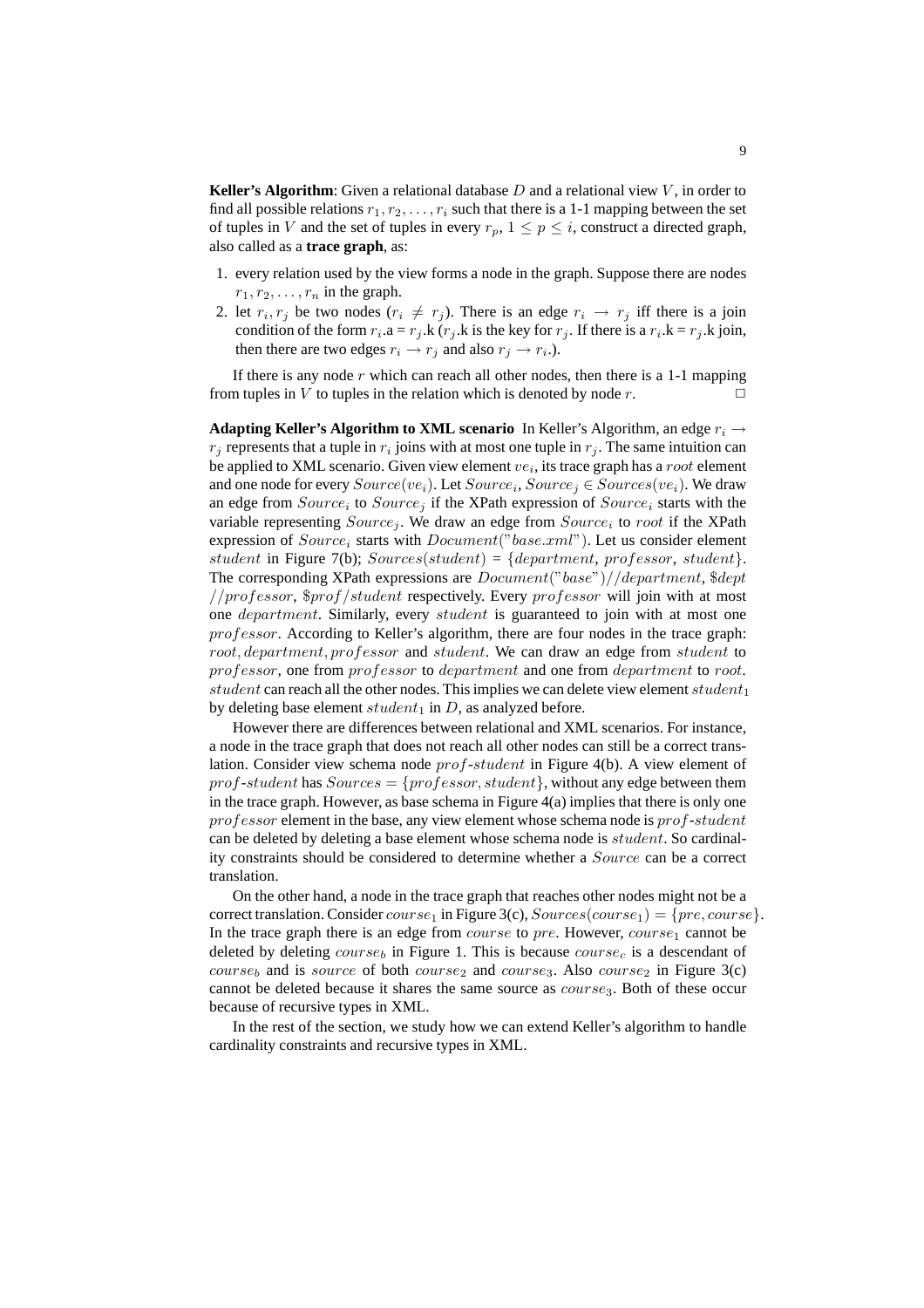

**Fig. 9.** Keller's algorithm and cardinality constraints

**Handling Cardinality Constraints** How cardinality information impacts the translatability of view updates in relational scenario is illustrated in Figure 9, where  $r_i$  and  $r_i$  can reach all other nodes except each other. Without any cardinality information, a view tuple cannot be deleted either from  $r_i$  or  $r_j$ , as there can be side-effects shown in Figure 9(b). However, if we know the cardinality information that there is only one tuple in  $r_i$ <sup>5</sup>, then view tuples can be deleted from  $r_j$ , shown in Figure 9(c).

While such cardinality information cannot be specified easily in relational schema, it does exist in XML schema, as we mentioned in section 3.2. We only capture cardinality constraints \*, 1 and 0. Note XML schema can specify more complex cardinality constraints such as MaxOccurs and MinOccurs. However they do not affect whether a view element can be updated or not. So we ignore them in this paper.

Given two base schema nodes t and  $t_n$  which are of ancestor-descendant relationship, however, what is the cardinality between them? Here we give the formal definition:

**Definition 2.** Let  $t/a_1 :: t_1/a_2 :: t_2/ \ldots/a_n :: t_n$  be a path expression between two nodes t and  $t_n$  in the base schema, where  $\forall a_i, 1 \leq i \leq n$ , can be child, descendant*or-self, or attribute. The cardinality*  $card(t, t_n)$  *between* t and  $t_n$ *, which can also be denoted as*  $card(t, /a_1 :: t_1/a_2 :: t_2/ ... /a_n :: t_n)$ *, is defined as:* 

- *1. if*  $n > 1$ ,  $card(t, /a_1 :: t_1/a_2 :: t_2/ ... /a_n :: t_n) = card(t, /a_1 :: t_1) \times card(t_1, /a_2 :: t_1)$  $(t_1) \times \ldots \times card(t_{n-1}, (a_n::t_n)$ . For the multiplication, please refer to Figure 10.
- *2. if n=1:*
	- *(a) if*  $a_1$  *is descendant-or-self,*  $card(t, /a_1 :: t_1) = *$ .
	- *(b) if*  $a_1$  *is attribute,*  $card(t, /a_1 :: t_1) = 1$ .
	- *(c)* if  $a_1$  *is child, and the content model of t is re. Then card* $(t, a_1 :: t_1) =$  $cardRE(t_1, re)$ *.*  $cardRE(t_1, re)$  *is defined as follows:* 
		- *i. if*  $re = (re_1, re_2)$ ,  $cardRE(t, re) = cardRE(t_1, re_1) + cardRE(t_1, re_2)$ . *ii. if*  $re$  =  $(re_1 | re_2)$ ,  $cardRE(t_1, re)$  =  $max\{$  $cardRE(t_1, re_1)$ *,*  $cardRE(t_1, re_2)$ }.
		- *iii. if*  $re = (re_1) *$ ,  $cardRE(t, re) = cardRE(t_1, re_1) \times *$ .
		- *iv. if*  $re = t_i$ *:* 
			- *A. if*  $t_i = t_1$ *, then cardRE*( $t_1$ *, re)* = *1.*
			- *B.* if  $t_i \neq t_1$ , then card $RE(t_1, re) = 0$ .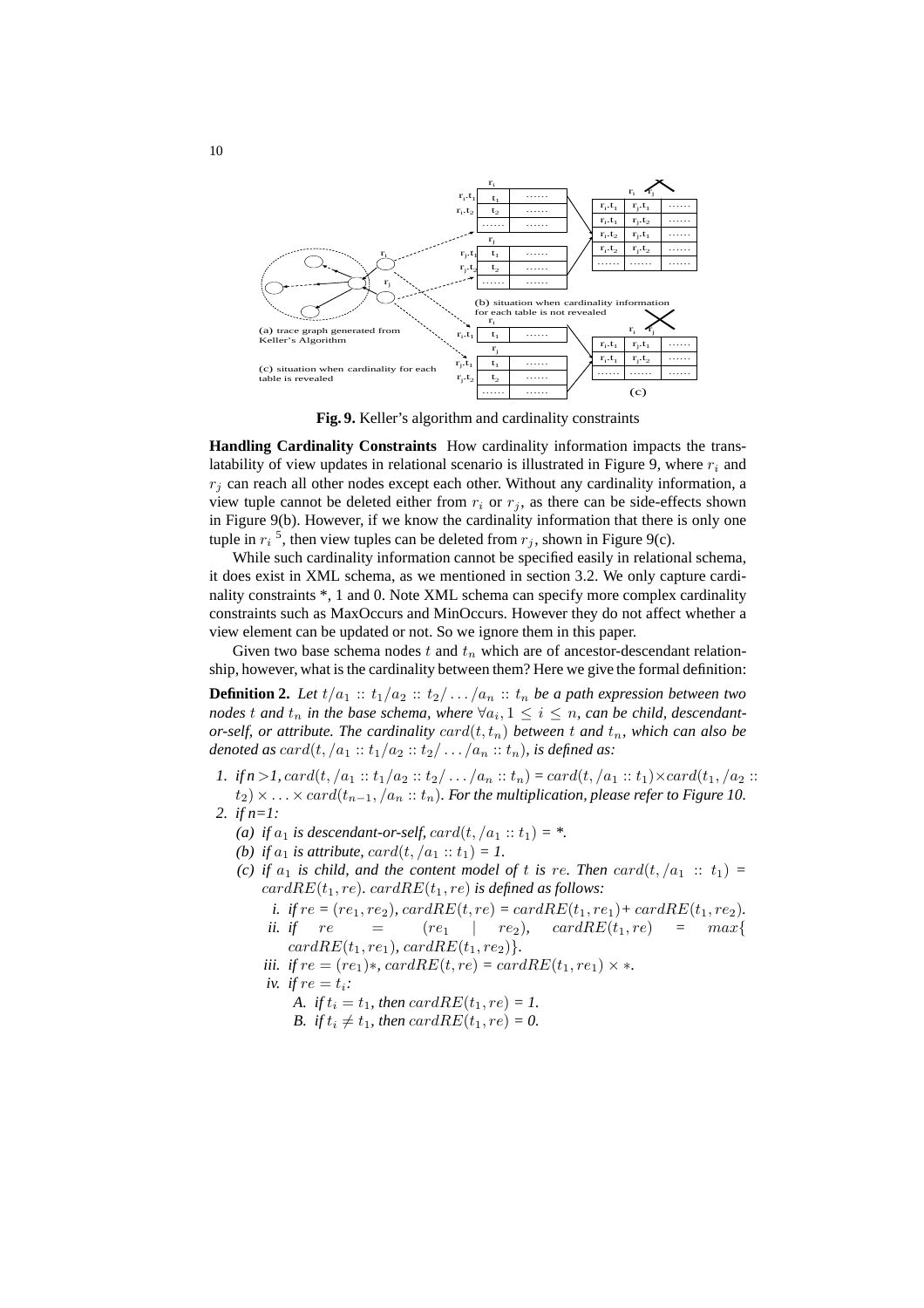

**Fig. 10.** cardinality tables

Fig. 11. trace graph of profstudent in Figure 4(b) with cardinalities

\*

1

root

Consider Figure 6, cardinality between root and department can be computed as  $card(root, /child::institute /child::department) = card(root, /child::institute)$  $\times card(institute, /child::department) = *$ .

Our proposition below uses the cardinality information in the base schema for deciding whether a base element is a correct translation of deleting the required view element.

**Proposition 1.** Given  $Sourceive_i$ , draw the trace graph according to Keller's al*gorithm. Suppose there are n 0-indegree nodes in the trace graph, say*  $r_1, r_2, \ldots, r_n$ . *Among* Sources(vei)*, find one that is the lowest common ancestor of all 0-indegree nodes, denoted as* SNancestor*. For each* r<sup>i</sup> *,* card(SNancestor, ri) *is called the relative* cardinality of  $r_i$ . Let the number of relative cardinalities whose value is 1 be l.

- *1. if*  $l = n$ , we can delete  $ve_i$  from any source( $ve_i$ ) whose corresponding node in *trace graph has 0-indegree.*
- *2. if*  $l = n 1$ *, we can delete*  $ve_i$  *by deleting the source whose base schema node is the 0-indegree node with cardinality as "\*".*
- *3. if*  $l \leq n-2$ *, there is no correct translation.*

Let us consider the query in Figure 4 again. Figure 11 is the trace graph of  $prof$ student in Figure 4(b). With Definition 1, card(result,  $professor)=1, card(result, student) = *$ . Therefore, to delete the view element whose view schema node is prof-student, we can delete from Source student.

**Handling Recursive Type** Let us first consider the side-effects where  $source(ve_i) \in$  $des(source(ve_i)), we_i$  and  $ve_i$  share the same view schema node. Consider  $course_1$  in Figure 2(c). Deleting it will have side-effects because some descendants of its source, source<sub>a</sub>, also contribute to the existence of other view elements, such as *course*<sub>2</sub>. To identify such side-effects, we define *recursive Source* as below.

**Definition 3.** *Let* Schema *be an XML schema and* Q *a view query defined over this schema. Let* S *be a* Source *for a view element whose view schema node is* n*.* S *is said to be a recursive Source if* ∃D*, an XML Document confirming to* Schema*, where the conditions below are all satisfied:*

- *1. there exist two view elements in*  $Q(D)$ *, ve<sub>i</sub> and*  $ve_j$ *, such that*  $i \neq j$  *but*  $SN_{View}(ve_i)$  $= SN_{View}(ve_i) = n.$
- *2.*  $I(S)$  *contains* be<sub>i</sub> *and* be<sub>i</sub>, be<sub>i</sub> *and* be<sub>j</sub> *is source of ve<sub>i</sub> and ve<sub>j</sub> respectively, and they have ancestor-descendant relationship.*

\$prof

**\$student** 

 $<sup>5</sup>$  This is a quite strict requirement, which will be relaxed in later discussions.</sup>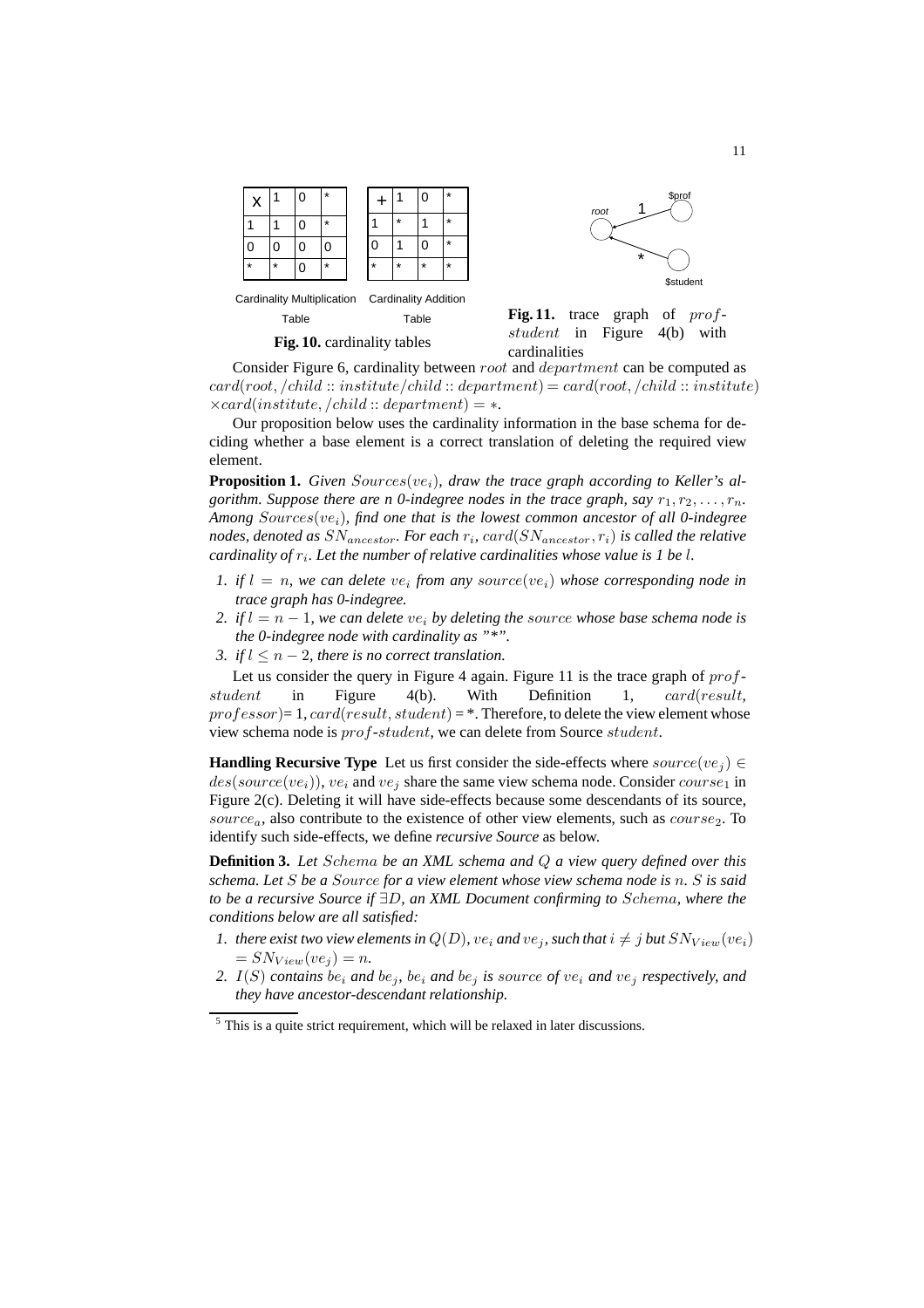One might think that if a path expression for a Source has "//" operation, then the Source is recursive. However, this need not be the case, such as in the XPath expression Document("base.xml")//department/course. To identify *recursive Source*, we define  $Absolute XPath$  below.

**Definition 4.** *The path in the trace graph from* Source *to* root *is called a branch, de*noted as branch<sub>Source</sub>. The XPath expression obtained by concatenating all the XPath *expressions in branch*<sub>Source</sub> *is called the absolute XPath of Source*.

To identify whether a Source is recursive, we check its absolute XPath. If the absolute XPath retrieves two base elements that have ancestor-descendant relationship, then the Source is recursive.

**Proposition 2.** Let P be the absolute XPath of a  $Source(ve_i)$  for view element  $ve_i$ . We  $call Source(ve<sub>i</sub>)$  *as recursive iff the following two conditions are both satisfied:* 

1. P is of the form  $\frac{|P_1|}{be_{re}/P_2}/be_l$ , where  $P_1$ ,  $P_2$  are path expressions and  $be_{re}$ , be<sup>l</sup> *are base schema nodes.*

2. the last base element  $be_l$  in  $P$  can have  $be_{re}$  as its descendant.

Proposition 2 is illustrated in Figure 13(a). Here both the  $be_i$ 's satisfy P and have ancestor-descendant relationship. The Source, student, for a student view element in Figure 7 has the absolute XPath  $Document("base.xml") // department//professor$ /student, which does not match Proposition 2, therefore student is not recursive. However the *Source*, course, for a course view element in Figure 2 has the absolute XPath  $Document("base.xml") // course. This matches Proposition 2 where  $P_1$$ is *Document*("base.xml"),  $P_2$  is empty and  $be_{re} = be_l = course$ , and course has course as descendant.



Fig. 12.  $ST'_{Base}$ , Query  $Q_4$ 

**Fig. 13.** Illustrating Proposition 2 and Proposition 3

Now let us consider the second type of side-effects, where  $source(ve_i)$  is also source(ve<sub>j</sub>). Consider the query in Figure 3(a). course<sub>c</sub> in Figure 1 contributes to two view elements,  $course_2$  and  $course_3$ , in Figure 3(c). A more general example is shown in Figure 12. Figure 12(a) is the base schema and Figure 12(b) is one possible instance. Based on the query in Figure 12(c), we have the view instance tree shown in Figure 12(d). Specified by the query,  $b_2$  joins with  $a_1$  and  $a_2$  and thus appears multiple times in the view. Deleting any of them may cause side-effects over other appearances of  $b_2$ . For such situations we have the following proposition: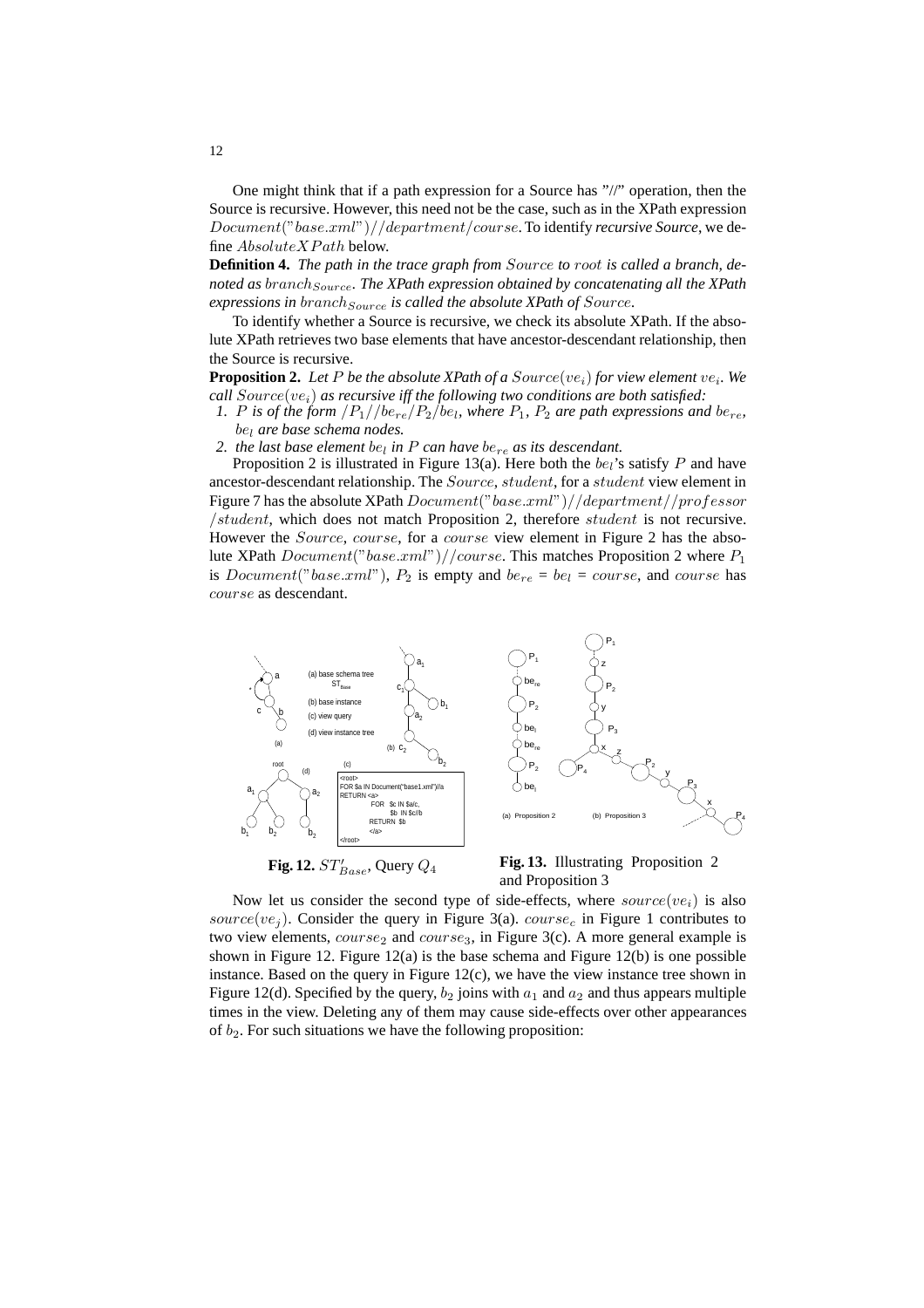**Proposition 3.** *Consider the trace graph of a view element whose view schema node is* n. Let Source<sub>1</sub> and Source<sub>2</sub> be two Sources in this trace graph, with an edge from Source<sup>2</sup> *to* Source1*.* I(Source2) *may contain a base element that is the source of two view elements, ve<sub>1</sub> and ve<sub>2</sub>, iff all the following conditions below are satisfied:* 

- *1. The absolute XPath of Source<sub>1</sub> is of the form*  $P_1//z/P_2/y$ *. Let y be the variable that* Source<sub>1</sub> *binds to and* Source<sub>1</sub> *is marked as recursive using Proposition 2.*
- 2. The absolute XPath of  $Source_2$  is of the form  $\frac{q}{q}$  / $\frac{p_3}{x}$ / $\frac{p_4}{x}$ .
- *3.*  $z ∈ Des(x)$ *.*

Figure 13(b) illustrates Proposition 3. Here, there are two view elements where Source<sub>2</sub> binds to the rightmost  $P_4$ , and where Source<sub>1</sub> binds to the two different y's.

Actually this scenario implies a much stronger condition: there exists no correct translation for deleting the view element. Let us examine this. First of all, no  $Source_i$ that can reach  $Source_2$  can be a correct translation, as an instance of  $Source_i$  can be the source of two different view elements. Now, consider a  $Source<sub>i</sub>$  that cannot reach  $Source_2$ . Since this node cannot reach  $Source_2$ , we must consider cardinality constraints. Let  $Source_{21}$  be a 0-indegree that reach  $Source_2$ . As the lowest common ancestor of all 0-indegree nodes,  $SN_{ancestor}$ , must be a node in the path from root to  $Source_1$ ,  $card(SN_{ancestor}, Source_{21}) =$ . Thus  $Source_i$  can never be a correct translation. This is stated in the corollary below:

**Corollary 1.** *Consider the trace graph of view element ve<sub>i</sub>. If ∃Source<sub>1</sub>, Source<sub>2</sub> in* this graph that satisfy Proposition 3, there is no correct translation for deleting  $ve_i$ .

With Proposition 1, Proposition 2 and Proposition 3, we can detect all the possible side-effects on view elements whose schema node is in Group 2 when deleting  $Source(ve_i)$ . Please refer to Section 6 for how to integrate them.

#### **5.3 Detecting Side-Effects in Group 3**

In this section, we will discuss how to detect side-effects on view elements whose schema nodes are descendants of n. Note view elements that are descendants of  $ve_i$ will get deleted with  $ve_i$ , according to the hierarchial structure of XML view. Therefore, we focus on whether any view element,  $ve_i$ , that are descendants of siblings of  $ve_i$ , gets affected when deleting  $source(ve_i)$ .





Figure 14 illustrates side-effects on Group 3. If we delete  $a_1$  in Figure 14(d) by deleting  $a_a$  in Figure 14(b), then the view element  $b_{a2}$ , the descendant of  $a_2$  in Figure 14(d) is deleted. This is a side-effect. This happens because view element  $b_{a2}$  has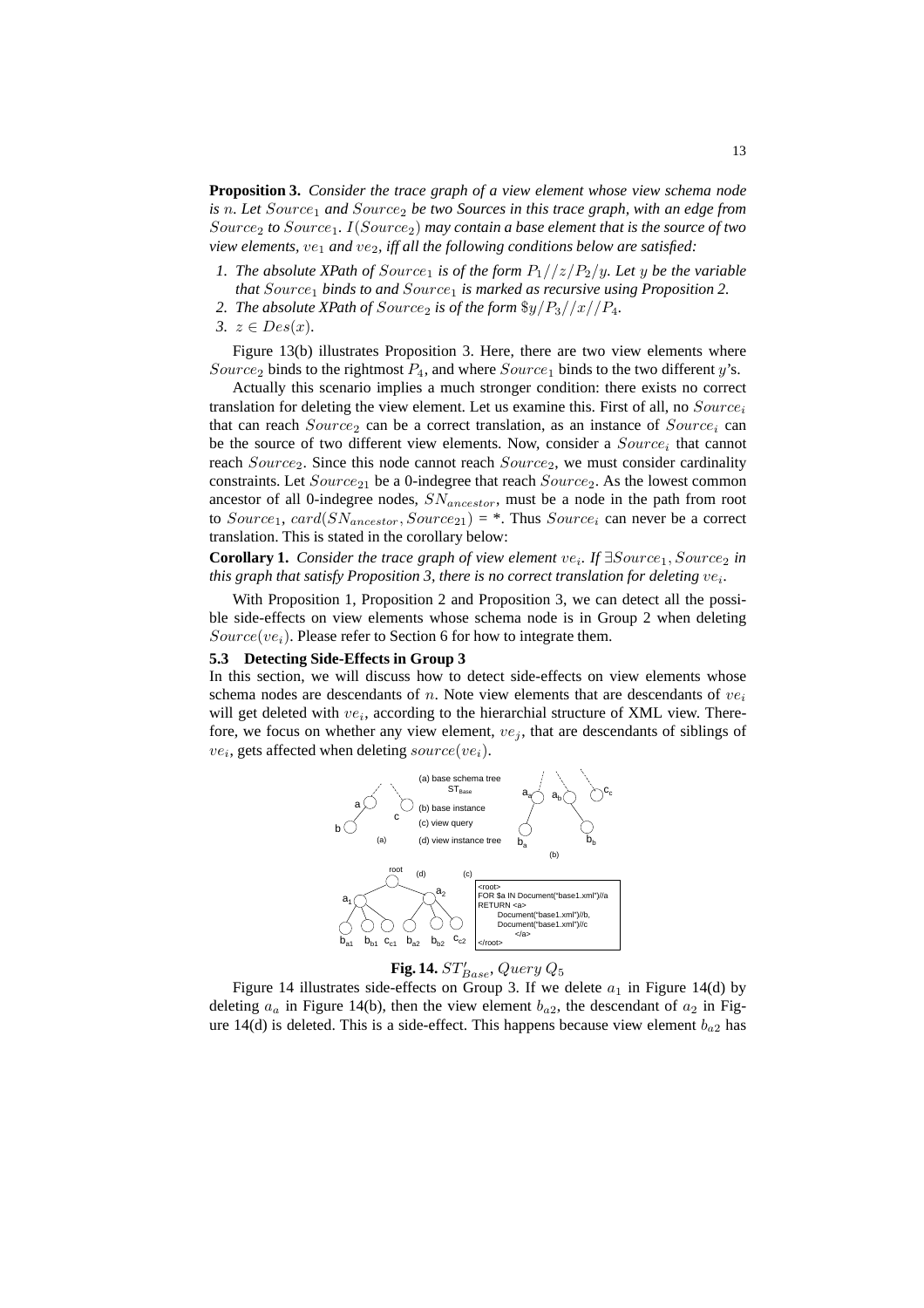a source,  $b_a$ , which is the descendant of source( $a_1$ ). On the other hand, there is no side-effects on view element  $c_{c2}$ .

We identify such side-effects as follows. Let  $ve_i$  be a descendant of sibling view element of  $ve_i$ . If  $Source(ve_j)$  is not a descendant of  $Source(ve_i)$ , we need not consider it as it will never get affected. Consider  $c_{c2}$  in Figure 14(d) as  $ve_j$  and  $a_1$  as  $ve_i$ . As c is  $Source(ve_i) \notin Sources(ve_i)$  and also c is not a descendant of  $Source(ve_i)$ ,  $a$ , no side-effect on view element  $c_{c2}$  will appear.

On the other hand, if  $Source(ve_i)$  is descendant of  $Source(ve_i)$  or itself, source  $(ve_j)$  must contribute to at most one view element that must be a descendant of  $ve_i$ . This implies there should need an edge from  $Source(ve_i)$  to  $Source(ve_i)$  in the trace graph of  $ve_j$ . Consider  $b_{a2}$  as  $ve_j$  and  $a_1$  as  $ve_i$ . As  $Source(ve_j)$ , b, is a descendant of Source(a<sub>1</sub>), there needs to be an edge from b to a in the trace graph of  $ve_i$ , which actually does not exist. Therefore, there may be side-effects on  $b_{a2}$ . The above conclusions are formalized in the following lemma:

 ${\bf Lemma~2.}$  *For every descendant element*  $ve_d$  *of*  $SN_{View}(ve_i)$ *, get its trace graph. Suppose there are n 0-indegree nodes that cannot reach*  $Source(ve_i)$ *, say*  $r_1, r_2, \ldots, r_n$ . *For some*  $ve_d$ , if  $\exists$   $r_i$  *such that*  $SN_{Base}(r_i) \in Des(SN_{Base}(Source(v_{\ell_i}))),$  *Source*  $(ve_i)$  cannot be the correct translation of deleting  $ve_i$ .

# **6 Algorithm for Correctly Deleting Single View Element in XML Scenario**

In this section, we will present the three-step algorithm for finding the correct translation of deleting a view element  $ve_i$ .

# **Step 0:**<br>  $\begin{array}{c} Q. \quad C \quad \text{and} \quad \text{states} = \text{S} \quad \text{values} \end{array}$

**Step 1:**  $S$  is the union of  $Sources$  of all non-descendant view elements of  $ve_i$ .

2. For every  $Source(ve_i) \in Candidates$ , if  $Des(Source(ve_i)) \cap Sources' \neq \emptyset$ ,  $C and *idades = Candidates - Source(ve<sub>i</sub>)*$ .

- 3. If *Candidates* =  $\emptyset$ , the algorithm terminates; else go to Step 2.
- $4.$  Draw the trace graph of  $ve_i$  and let  $Source_{Keller}$  be the set of 0-indegree nodes.
- 5. Use Proposition 1 to check  $SourceS_{Keller}$ . Let l be the number of nodes whose relative cardinality is "1".
	- (a) if  $l = n 1$ ,  $Sources_{Keller} = \{SN_{rest}\}\$ , where  $SN_{rest}$  is the only schema node in  $Sources_{Keller}$  whose relative cardinality is "\*".
	- (b) if  $l \leq n-2$ , Candidates =  $\emptyset$ ; the algorithm terminates.
- 6. Use Proposition 2 to check if  $Source(ve_i)$  is recursive. If so  $Candidates =$  $Candidates - Source(ve_i).$
- 7. For every branch of the trace graph, find two consecutive Sources that satisfy the condition in Proposition 3. If there exists such two Sources,  $Candidates = \emptyset$ ; the algorithm terminates.
- 8. Candidates = Candidates ∩ Sources<sub>Keller</sub>. If Candidates =  $\emptyset$ , the algorithm terminates; otherwise go to Step 3.
- **Step 3**:
- 9. For every  $Source \in Candidates$ , if deleting  $Source$  has side-effects on a descendant according to Lemma 2,  $Candidates = Candidates - Source$ .
- 10. The algorithm terminates. If  $Candidates = \emptyset$ , there is no correct translation of deleting *ve<sub>i</sub>*; otherwise each *Source* ∈ *Candidates* is a correct translation.<br>**Theorem 1.** *After the above algorithm, if Sources*(*ve<sub>i</sub>*)' *is empty, deleting ve<sub>i</sub> is un*-

*translatable. Otherwise deleting*  $\forall source \in sources'(ve_i)$  *is a correct translation of deleting* ve<sup>i</sup> *.*